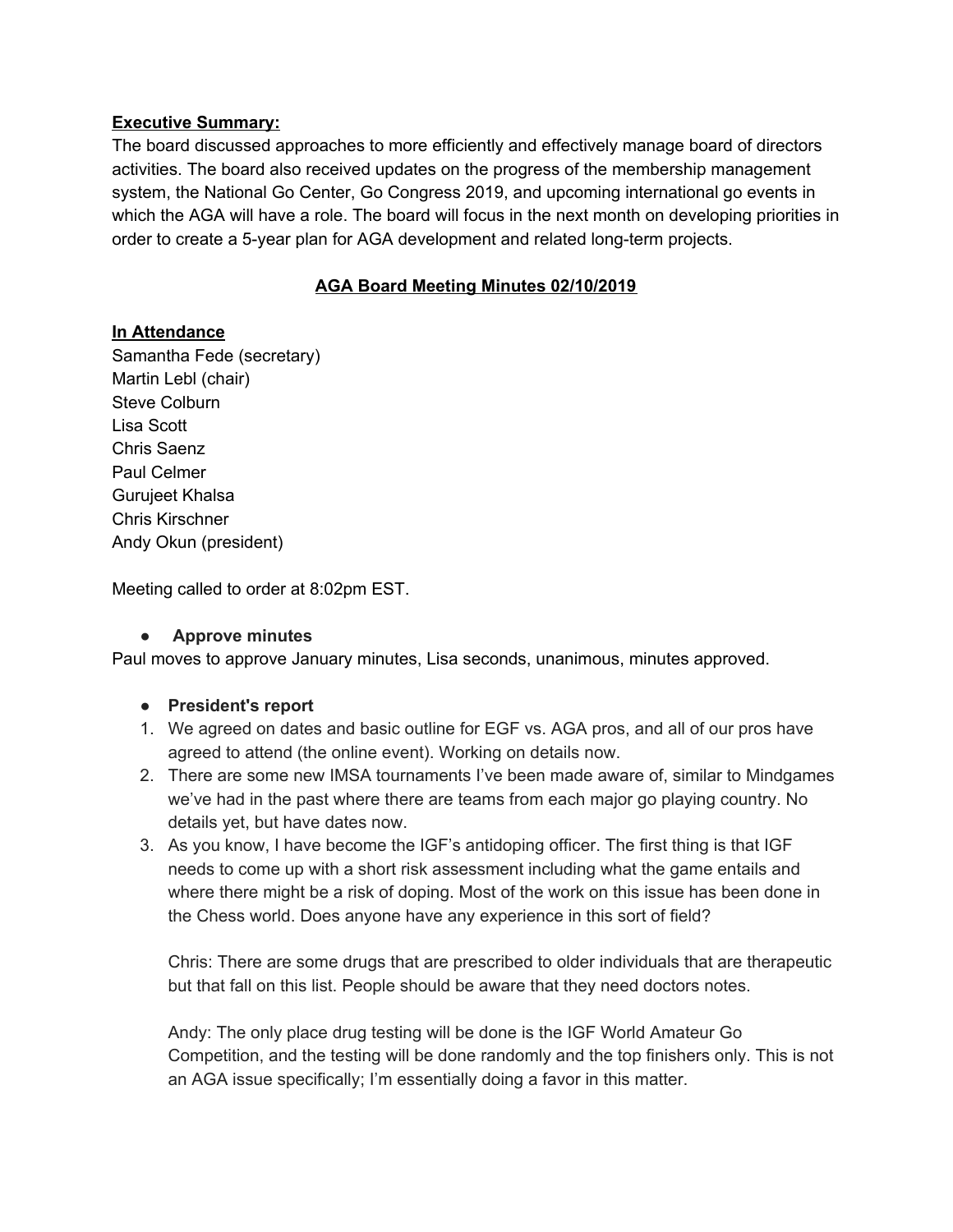### **● Discuss having meeting on less than monthly schedule**

Martin: Maybe we can have meetings bimonthly instead of monthly? Thoughts?

Chris K: If we want to meet less often, we need to be more efficient. We need to have more communication offline. We often tend to think out loud during the meetings, but we need to have time to think about things before meetings.

Paul: Didn't we discuss using Slack to communicate more easily?

Steve: Yes, I sent out invitations. I'll resend them.

Lisa: We need to be more productive outside of meetings, regardless of how often we meet.

Chris K: We need to put things on the agenda, not just say we're going to do things. Let's put meeting less regularly on the agenda to discuss next month.

### **● Discuss/suggest volunteers/staff to invite for future meetings**

Martin: We need to think of people to invite. Dave Weimer has been suggested for next month.

Lisa: In what capacity?

Martin: Chris K suggested it.

Chris K: I was thinking an update on Congress.

Lisa: I don't think that's a good use of Congress Director's time.

Steve: Maybe Jeff Shaevel [tournament director], Hajin Lee [egf tournaments contact], Devin Fraze [youth coordinator]

Paul: I agree that we should be concerned about the Congress Director's time but I think an update on how things are progressing would be good.

Andy: Dave is also on the Iwamoto board.

Martin: So should we invite Dave next time?

Steve: I'd be interested in hearing from Dave from the perspective of his Iwamoto role.

#### **● New business**

Steve: Regarding the membership manager, I'm getting the testing info from Michael in the next couple of days, so I'll know within the next week or so if we can get this up and running.